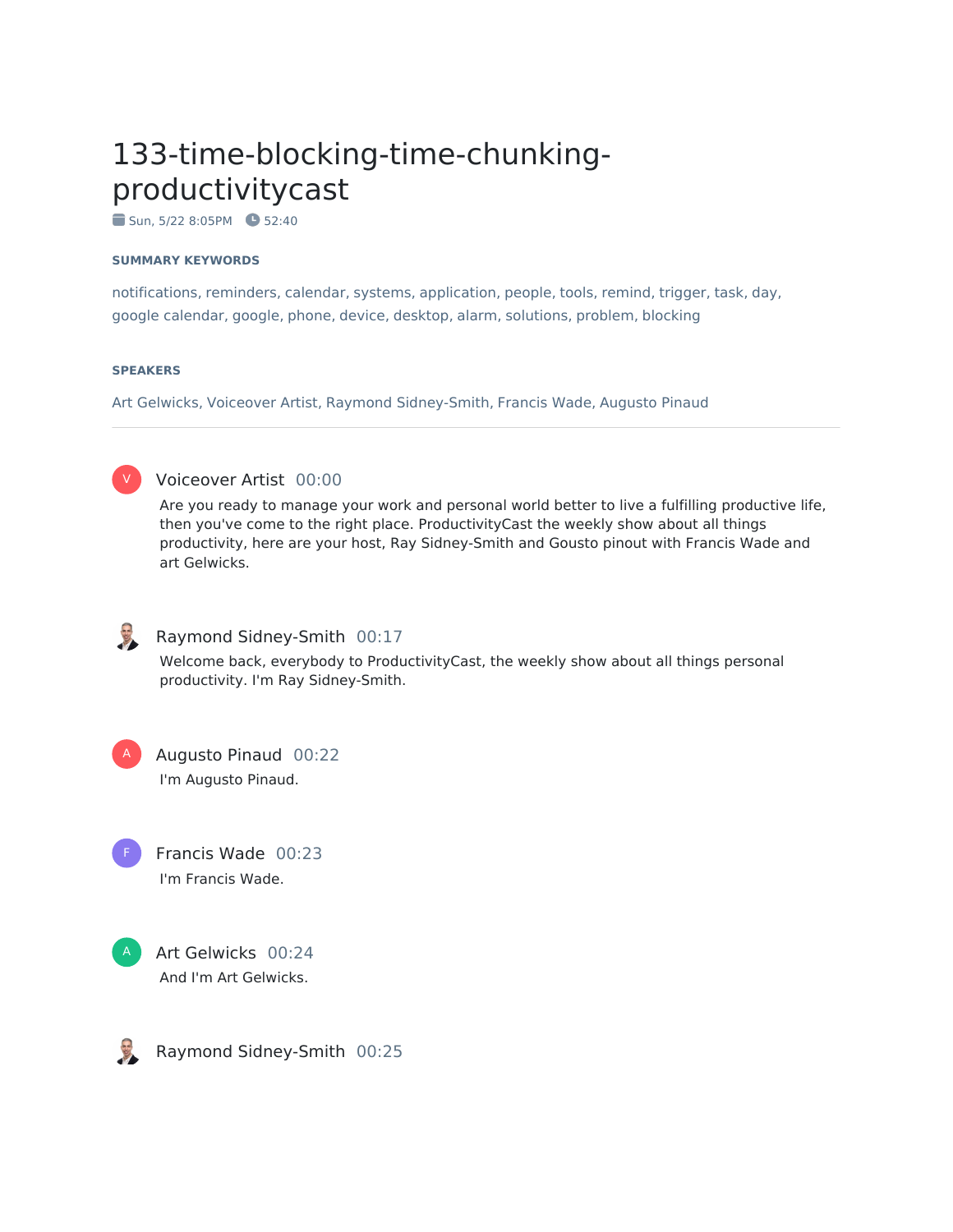Welcome, gentlemen, and welcome to our listeners to this episode of ProductivityCast. Today, we're going to be talking about time blocking, sometimes called time chunking. And Francis brought this topic. So I'm gonna hand this over to Francis to kind of open us up in terms of kind of explaining to us what time blocking is. And what we're going to do today is have a little bit of a conversation around the idea of an effective reminder system, how do you set up reminder systems? And why is it important as a time blocker or time chunker, to go ahead and have reminders, remind you at the both appropriate time and a level, so to speak, and maybe Francis can speak to that a little bit. So that you can really do what you need to do when you need to do it where you need to do it. So Francis, for those of you who are maybe have no idea what time blocking is, can you explain for listeners, what time blocking is?

#### Francis Wade 01:15

F

Sure, it's a technique in which you put a task a flexible task in your calendar. So in other words, you're moving it either from your memory or from a to do list and you're putting it on your calendar. In other words, you're assigning a time and the day and the duration to a task that you could do at different times. So you're pinning it, in other words to a specific spot in your calendar. And in general, it's it's not a technique that everyone needs to use, it's a bit of a requirement, if you are managing lots of tasks if you only have one task to do per day. And you can do that anytime, then you don't need time blocking. But if you have lots of tasks, and vertical discretionary time, then pinning tasks to your calendar becomes a requirement just because it's too hard to have to figure out what to do all throughout the day, go through all of your lists and figure out exactly what you need to do. It's easier to do it once in the morning or once at the beginning of the week. And then just execute it as you go along. So that's the general idea, you want to discuss that some more or sort of go on to the remainders.

#### E Raymond Sidney-Smith 02:28

I'm really curious about this, because I think a lot of people who hear what you're talking about, which is scheduling your tasks, and a calendar ultimately becomes more difficult as you place things in the calendar. And you realize that you don't necessarily know how much time something might take or that things might be overlapping each other in terms of the number of things you want to do in the same, say, hour, some calendars don't allow you to put things in smaller increments than say 15 minutes or 30 minutes. And so you have lots of things overlapping and that might feel cluttered. Is there a software solution that you utilize in order to be able to overcome that? Do you just get used to seeing overlapping? Basically calendar events in your calendar? What do you what do you think about all those kinds of challenges that people have with regard to putting things in a calendar view,

### Francis Wade 03:17

F

we could imagine someone who uses PayPal, it has a really difficult time because they it when things change, and they have to move things around, they're left with using an eraser crossing things off, it gets really difficult, someone like that will probably upgrade to a tool like Google Calendar, which basically allows you to put anything anywhere, anytime, overlapping as often as you want. It's not doing anything smart. It's just replicating what you had on paper in a digital version. So things can be moved around at will at the next level. They're auto schedules,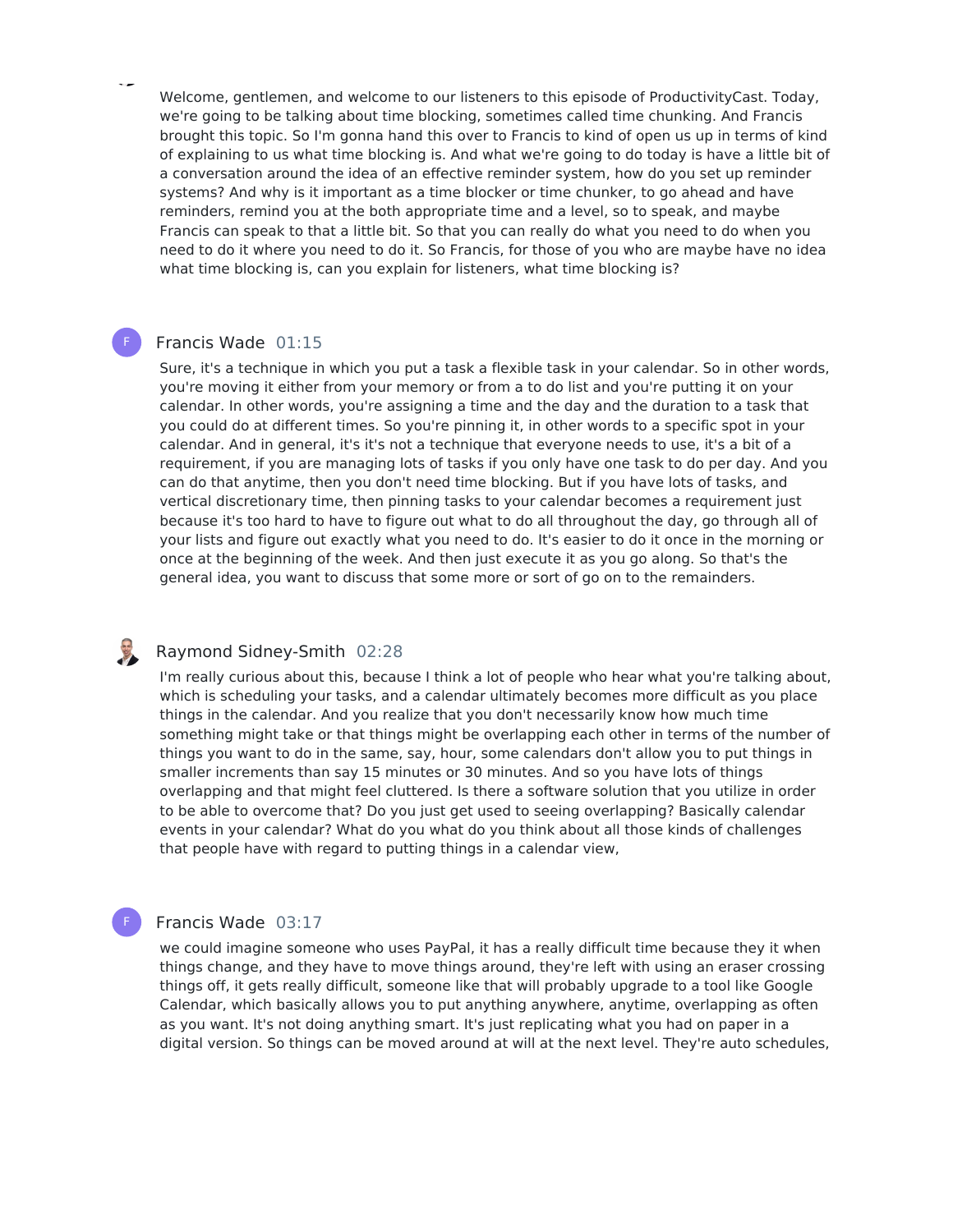which make some smart decisions. They don't allow overlaps. They try to optimize your calendar. And they try to make sure that at least you're looking at a feasible representation of your calendar and not just things thrown in there willy nilly. So that's the that's the most complicated level, the most sophisticated level I'm aware of.

#### U Raymond Sidney-Smith 04:09

So if somebody is going from task list and calendar two, than having too many, as you call them time demands that require you to kind of level up then there is software bespoke to the solution of taking all of those things and placing them in your calendar. That's kind of what I was leading the witness so to speak. I wanted to make sure listeners know that there is software out there that is built ready built for this kind of situation, that they're not just basically placing things into Google Calendar in this hodgepodge way. And so thank you for that. I'll position is for everybody. And Francis, you can maybe start us off. Why do people need effective reminders? If they're time blocking, they have everything in their in their calendar, or in their calendaring task based software. Why do they need To be able to be reminded about what they need to do



#### Francis Wade 05:02

with it. The analogy I like to draw is that of the TV show The West Wing popular in the 2000s.



F

# Raymond Sidney-Smith 05:08

Okay, you're gonna need to explain to me the West Wing and reminders now.

#### Francis Wade 05:13

The West Wing was a TV show about the president, the United States jab, jab back that I think his name was fictional, of course. And he had a secretary and her name was Mrs. Landingham, or Landingham, one of the two. Anyway, she was the perfect secretary, you know, in the show, in that he had a full schedule, as you may imagine, the President does, or a CEOs or anyone who has lots and lots of commitments to execute each day. And her job, one of her jobs, was to manage his calendar. But also, in addition to doing all of his time blocking, she would come and give him that proverbial tap on the shoulder when it was time to switch to another task or to consider switching to another task. And as you can imagine, she had different ways of doing this, you know, she could, you know, just kind of open the door and Wave at him to remain soft remainder that time to wrap up, or she come and tell them oh, by the way, you're there's a phone call coming in for you. And she would interrupt the meeting, and that will be a switch. Or she would walk into the meeting and say, Mr. President, your plane is leaving in two minutes. Well, he's the president. So he determines when the plane leaves, but let's say he didn't, there's a president, you have to leave No, in order to make your meeting with this dignitary via plane. And here's your bag, and here's your ticket, and Secret Service will escort you out the door. So she'll be very firm sometimes. So sometimes she'd be very soft. And sometimes she'd be very strong, different kinds of remainders. But what it allows the president to do is essentially relax. You know, David Allen says Your mind is is for coming up with tasks, not for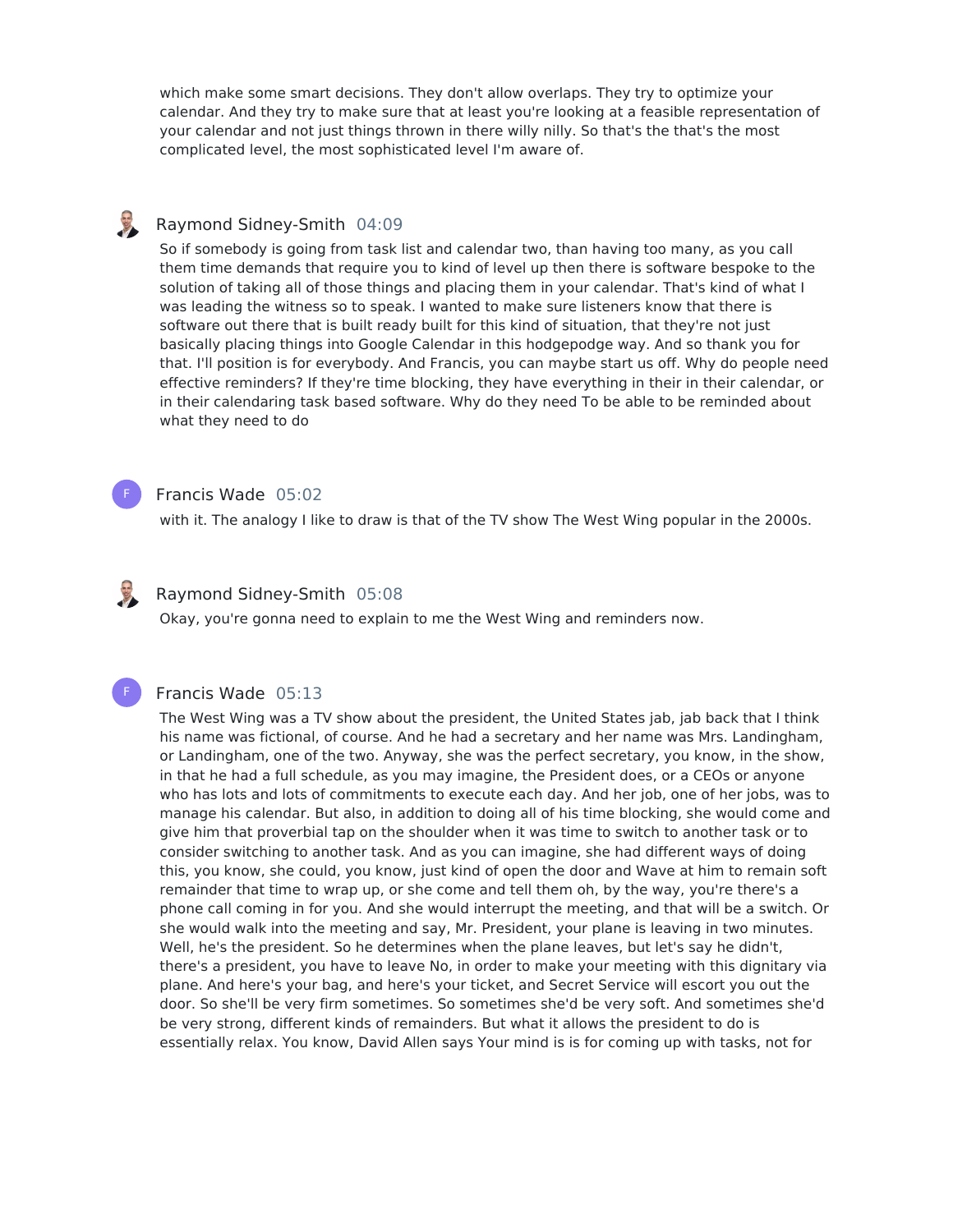remembering them. This is a bit similar, your mind is for executing, not for trying to remember what you need to execute. Next, at the minute, you need to execute it. Because there's a bunch of research that says that, that effort it takes to remember to do something at just the right time takes a whole lot of cognitive resources. And if you can outsource that to Mrs. Landingham, you're in great shape, because that person will basically just say, Okay, no, tie your shoelaces, I'm exaggerating, but Okay, now it's time for your meeting with this Chief of Staff. Okay, now it's time to get on the plane. They act as the person who directs you throughout the day, that's a moment the perfect remain. And that's the example I keep in my head. Unfortunately, most of us can't afford a Mr. Sandringham, we have to make do. And the way most of us make do is by, you know, committing that sin of trying to commit it to memory. And that works. And sometimes it doesn't work. And usually, you know, we, if you have one task per day, you're fine. If all you need to do is to remember to eat lunch at 12, you're probably good, you'd probably don't need a software solution or a missing Sandringham. But if you have a day, that's completely time blocked. And let's say there are eight to 1015 tasks you need to accomplish during the day, then the the importance or the onus is on you to find a way to not use your memory, to remind yourself to switch to the next task. Because if you go over, or if you forget, or if you can, if you commit any of the sins of time blocking, then it's going to throw your day off, and you're not going to accomplish what you want at the end of the day. So the question is, which software and that's where, from my point of view, there's a huge gap.

### Art Gelwicks 08:52

A

Well, I'm gonna continue the West Wing metaphor because it is one of my favorite shows ever. But I'm going to use a different character from the show. Mrs. Landingham was great. Mrs. Landingham was also always in the outer office. So being able to inform the President as to what was going on, was always in proximity to a particular place. What I think is probably the better example is the character of Donna in the show and Donna was Josh Lyman's assistant, Josh Lyman was all over the place. He was everywhere. He was running from building to building capital, you run into Congress now. And Donna was almost always with him. Somewhere. She's chasing him down. She's running around. She's calling him. It's frenetic level of activity that I think a lot of people would be very familiar with. And the Donna character is very similar to a lot of our systems where we can't count on being in a fixed location, especially nowadays for extended periods of time. So we have to have systems that when we're in the office, we get a notification when we're out in the car, we get a notification when we're in a restaurant, we get a notification, but it has to have that consistency of information. So physical proximity to where we're capturing these needs can't be a factor anymore, at least not for most people. For some it can, some people are at a desk all day long. They can have stuff pop up there, they can react to it, that's great. But just take that exact situation, you get up from your desk and you go to a meeting in a meeting room? Well, if you're gonna get a notification while you're in there, for the next meeting, you need to go to having a pop up on your desktop, does you no good. None whatsoever, it has to follow you along with proximity. It's one of the reasons why mobile calendars and mobile devices are so popular because it's the data in your pocket. So what I get a little challenged with on this is we start to look at, you know, putting in our notifications into a tool in this without taking the step back and saying is this going to be accessible to me when I need it to be in where I need it to be, the tool may be great. But if the tool doesn't go along with you, you're just wasting time in my book.

A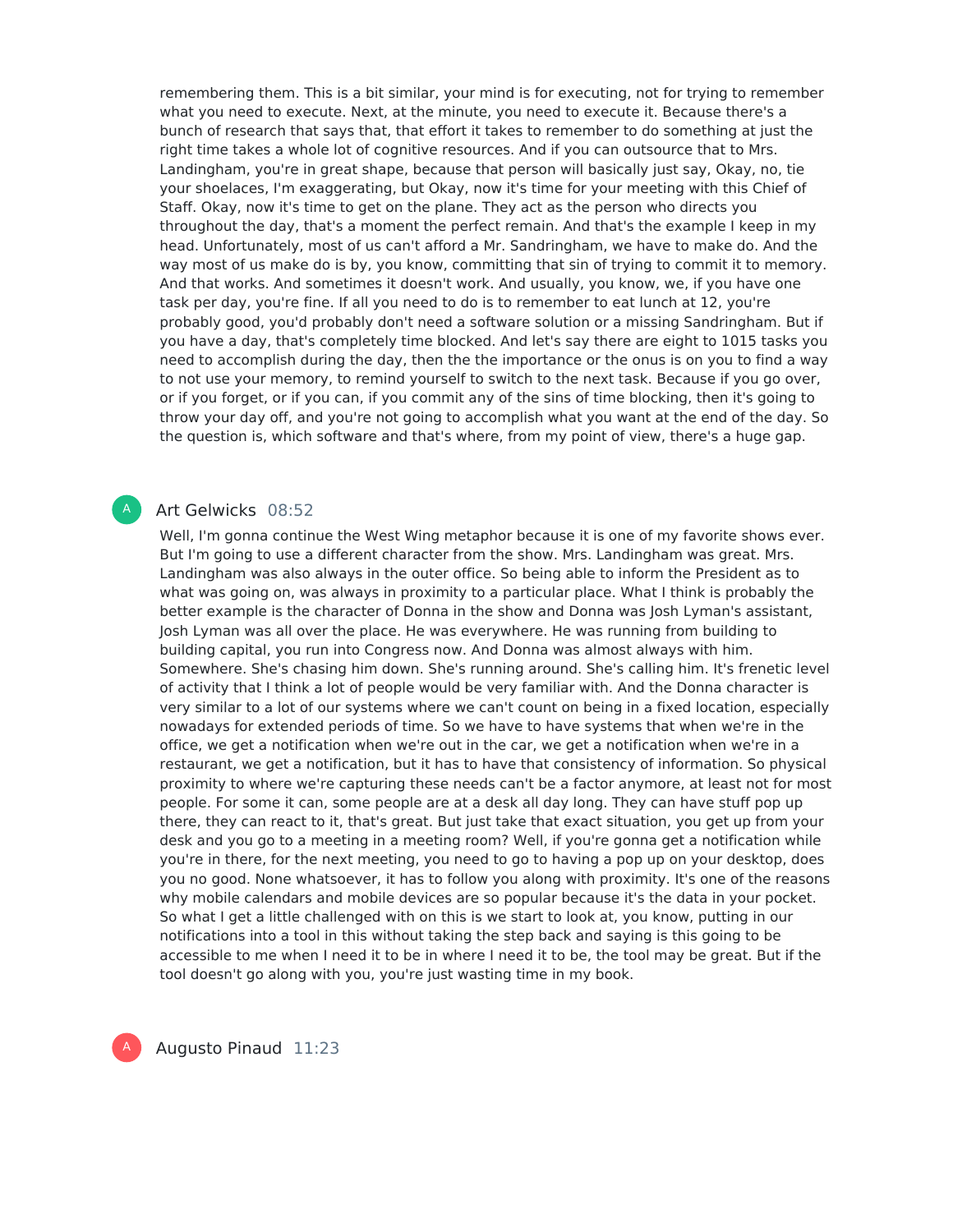So in complete agreement with you, that bring to a point I have brought into the show times before in which I said that their main productivity device it is your phone, in some cases may be your smartwatch, if it is connected to data, if you your smartwatch need to tether to your phone, then that's not your main productivity device, your main productivity device is that phone that you carry in your pocket 24/7, almost you know that it goes to your night sign that it's really reminder, now what you need to do is figure it out how inside of that tool can use it both can use said, you know, using your guys analogy, I'm not familiar with the show, but using Donna and Dolores so that way you can get really that level of direction, or ping or not in the shoulder. So you can go to the appropriate right attention. And one of the things I see that a lot of people tried to do is to find our tool that can do everything, instead of our set of tools. You know, when you look at calendars, there is something magical that happen when you start putting colors to that calendar and given significance to those colors. So that way you can look at that thing at glance and know what kind of event is what is coming. Okay, but that means you are now maintaining two or three calendars. So you can have the different colors. Same thing with the kind of alerts that you need. Some of those alerts need to be on a way some of those alerts need to be on a different way. So you need to be able to have inside of that mobile phone doesn't matter if it's an iPhone does matter if it's an Android, different kind of alert. So that way you get the pings that need to be on a certain way. And the pings that you need are the alerts that you need to get from the other person.

#### E Raymond Sidney-Smith 13:24

I say this slightly differently, because I don't call things reminders, they are just triggers across my entire system. And so triggers are a mechanism for identifying when something needs to be done. And that is irrelevant to the thing that needs to be done in my world. So we can kind of swap out the word notification for trigger in my world. And that would be useful trigger could be a piece of paper, you know, like a post it notes stuck to the front door saying Don't forget your keys to a prompt in a calendar application that says you need to leave right now to get to your appointment on time. And I am a little less dependent on my mobile device, I think than others for those kinds of reminders, although they do extend to my mobile phone, because of the way in which I've patchwork together my system. We'll talk about that a little bit later. So I think that for me, it's important for you to really think through how you have structured your work life and where you do most of your work. And to concentrate on making sure that your notification system, your triggers, basically do so in the context that most allows you to be productive, so that if you do need it to extend by proximity as art talked about, you know, and for it to go mobile, then that's fine. But if you do not need that, then it's also kind of a waste of time to really try to focus on things that are going to do that. So some people have their work and personal lives segmented very heavily. And that means your trigger systems are going to need to be bifurcated between In those two, and that can be sometimes very difficult. I know that a lot of the folks who work for the federal government, you know, they can't take their work away from the office, for example. And if they do, it's on specific devices, dedicated devices. If you have that kind of world where you live in an enterprise world where those things are separated, that can be somewhat difficult when you are trying to set up an effective notification systems, you have to make sure your triggers are both contextually appropriate, but also you knowing your own work and personal world to make sure those kinds of things line up. So let's move on then to the idea of what is available for people today. In terms of notifications, what do people have available to them right now, in terms of the notification world? What software do they have? What apps are on their phones, what features are inside of the current applications that help them basically no, trigger them to do that thing that they need to do right now,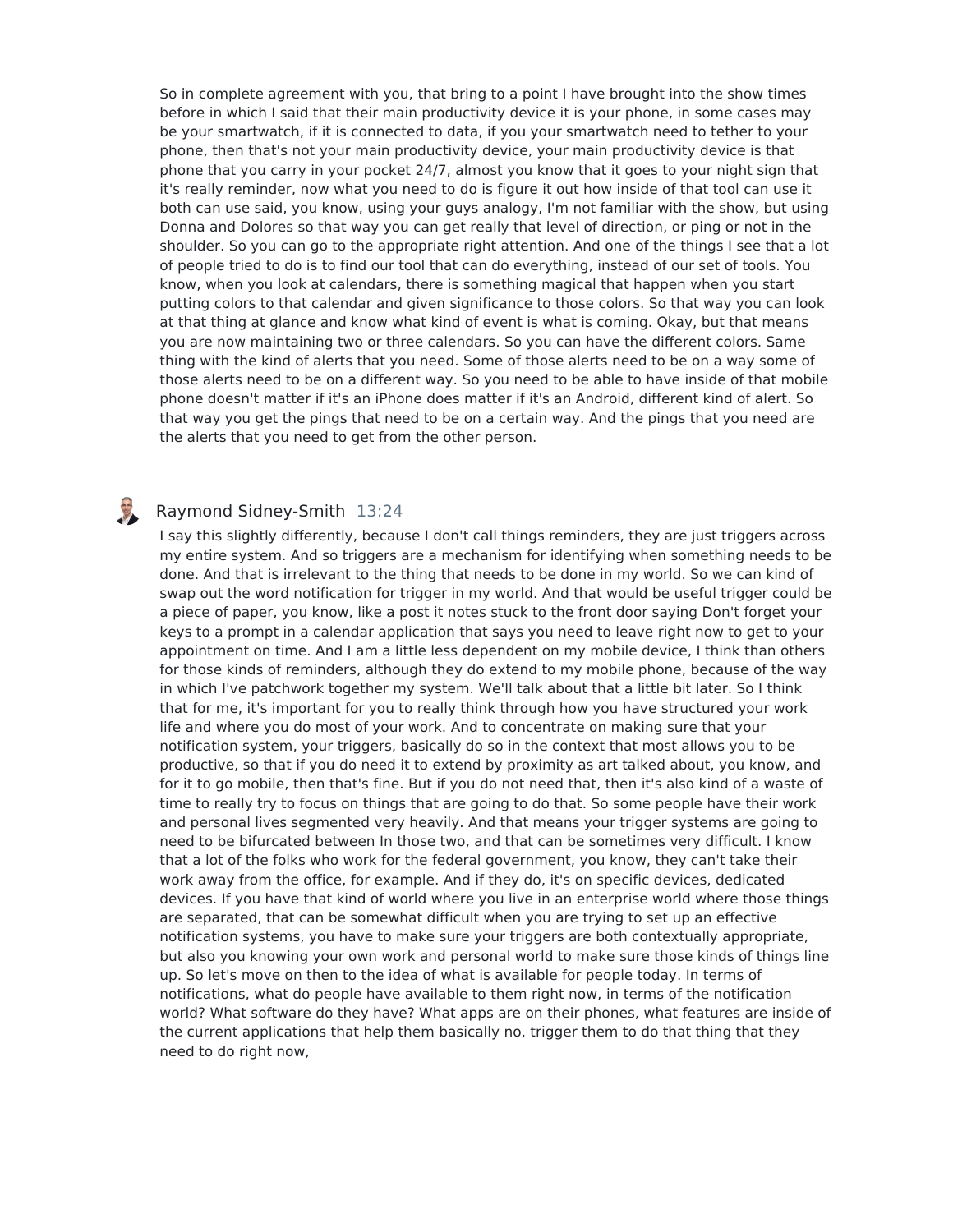## Francis Wade 15:57

I've messed around with different ones. And the as a Windows user, the remainder in Google Calendar is the first one that I tried. And it doesn't, as far as I remember, with up to when the last time I tested tested it, it didn't work when my browser was running. So this is a it's an instant problem, I found software, an app that does go off even though my browser isn't working, it kind of works on the desktop, it's not synchronized to my phone. So on my phone, I use something else called calendar alarm. I haven't figured that one out yet. I'm still trying to understand what that is. Because the instructions are so arcane and options. There are certain things that as you said, I want it to do. So I want a consistent set of reminders on my devices, it'd be great if if when I was on my phone or near to the laptop, the phone wouldn't have to remind me if it knew that it was nearby. That'd be great. But hey, what I don't even need that. I just need a consistent set of reminders, regardless of what programs are open, as Art said, regardless of where I am. So alarm me, alert me and trigger me in a way that I want. setting this up is not only tricky the first time, but it's a moving target, because I've discovered that they update Android, which means that calendar alarm doesn't work the way it did a month ago. So I gotta go in and figure out what changes they made to that then interacts with what they did. And the lock screen doesn't quite and they know this and that. So the overall problem, I think, is that there doesn't seem to be someone committed to solving this problem by itself there. It's a bit of an add on problem to other problems. But it will require a concerted effort to solve it across all platforms, all OSs and to give you just one place to go and create all your manners and set all the options understand what they mean. And not have to fuss with what I keep forcing with.

#### Raymond Sidney-Smith 18:07

I'll start with a potential solution for what you're dealing with Frances one, I don't understand why you would ever close your browser. I was like, Wait, why would I ever close my browser, I always have my browser open. So but I understand that some people do that if you use the calendar application utilized by Microsoft on your Windows system, you don't ever have to open it after you set up the calendar, you can basically implement your Google Calendar account inside of that Microsoft calendar. It'll synchronize your calendar, and then it will without it being open, present you with reminders for those calendar events. So Windows

#### Francis Wade 18:44

F

Windows calendar, correct, you just close it after you're done but use it before well, it exists.

# Raymond Sidney-Smith 18:53

This is new. There's a Windows calendar application. And as far as I have experienced, the windows calendar application will present those notifications. It kind of runs in the background. So you don't need to have it open or running or anything like that for it to do. And that will that will overcome the issue because because then you have your calendar notifications triggering you for those things on mobile and desktop in the same database. So you're not having to

F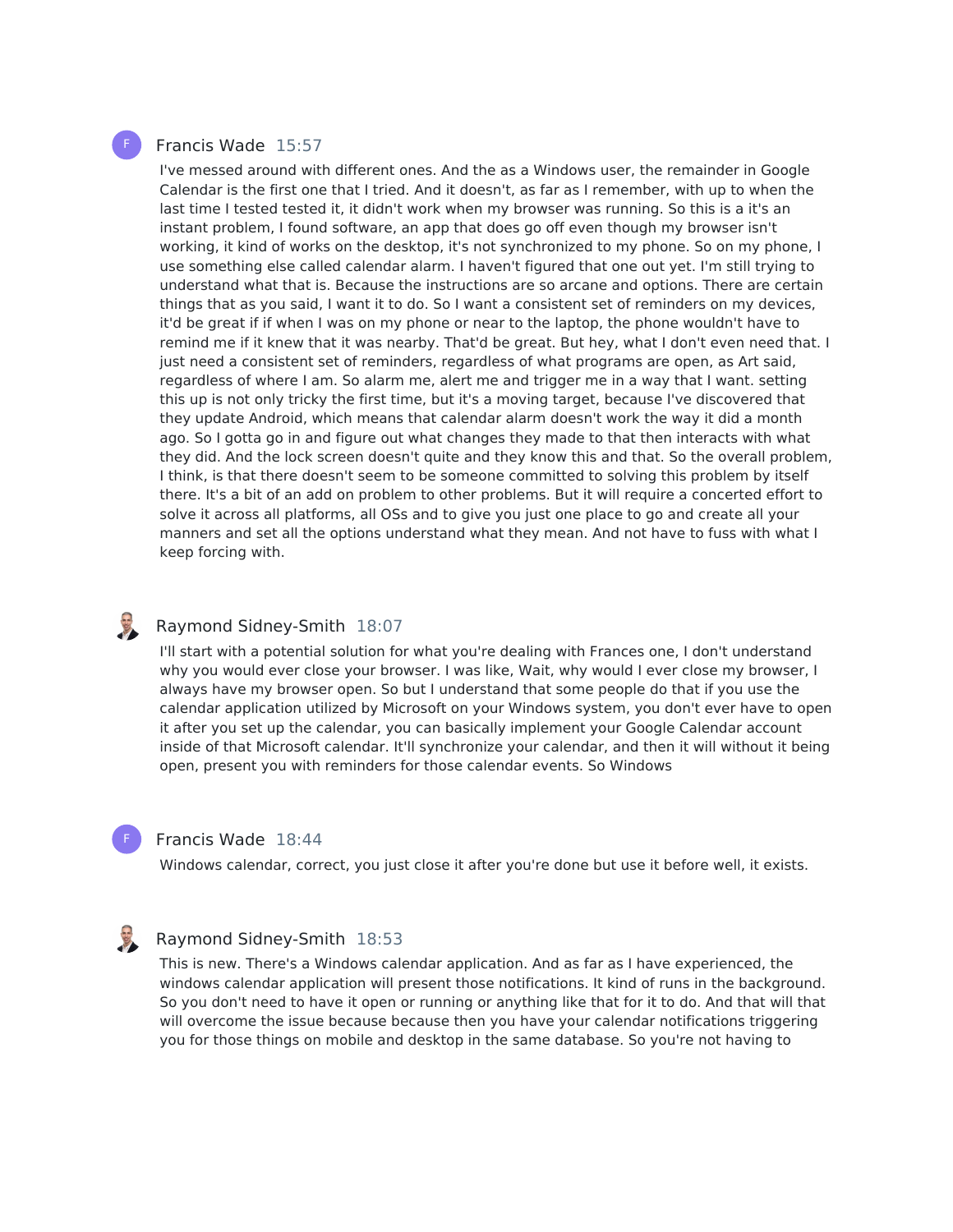extend it outside of that to another application. But it works on mobile as well on Android, your calendar application. Oh, yeah. beautifully. The Windows Oh, no, no, I'm talking about Google Calendar. You're trying to synchronize those those components, Google calendars, the thing that synchronizing the notifications. So you're just basically putting your Google Calendar account into Microsoft calendar, or Windows calendar, I think it's called Windows 10. Then putting your your Google Calendar app to provide the notifications on mobile and that gives you across the board. So



A

### Francis Wade 19:51

that's it. We're trying for sure. Yeah.

#### Augusto Pinaud 19:54

Obviously my main machine is an iPad so everything needs to get there. Done. Doesn't matter if is my company work who live on Google, or is a client work who live may live on Microsoft 365. So everything at the end of the day converge into that device. And because of that, it gets replicated on the iPhone and gets replicated in the Apple Watch. So, additionally, the other thing that I use is the alarms function on the watch. So there is a, I have shared here on the show that for years, I have back pain, and I found somebody who gave me the tool so I could get rid of my back pain. But part of that is I need to stretch my back consistently during the day. So there is an alarm on my watch every 30 minutes, okay, that I go and tried to do one minute to stretch. And can I do it every minute, every 30 minutes? No. But having set up that way, allows me to get many more of those stretches than they're not. So things like that are in setup in my watch things like the time to wake up the kids. Even though this block is time, the time is blocked into my calendar, the alarm of that it's more, it's set up in my watch. Why? Because there's times constraints in that they need to wake up quick, they need to get dressed, they need to have breakfast, not on the summer, but during the school time. So that time needs to happen. So I want to make sure that I get something more than the alert on the watch that oh, there this needs to happen. This need to start happening right now. So that is a distinction that I made with what Francis was referring early. If it's just the nudge, the calendar will do and will give the notifications on the phone or the watch. When something needs to start precisely at that time, I tend to set a second alarm that is just now an alarm that will give in the watch. I don't have noises they vibrate, but the vibration is different and much longer. So it will allow me to break that concentration or the pattern of what I'm doing. So I can go and pay attention to that

# Raymond Sidney-Smith 22:17

something that you're bringing up against. So I think is important for folks to think about as well, which is that sometimes an event and a calendar is not the right type of of notification that you need some other additional trigger to either leave to get to somewhere start to make a transition from the work you were doing to the thing that you need to go do next, or go to next, the idea that you might want information presented to you at a particular time, that is not necessarily associated with anything that you're doing. For example, some people might want motivational quotation to present to them at some particular time. And that notification is not related to anything that they might be doing right now. But it's going to help them be excited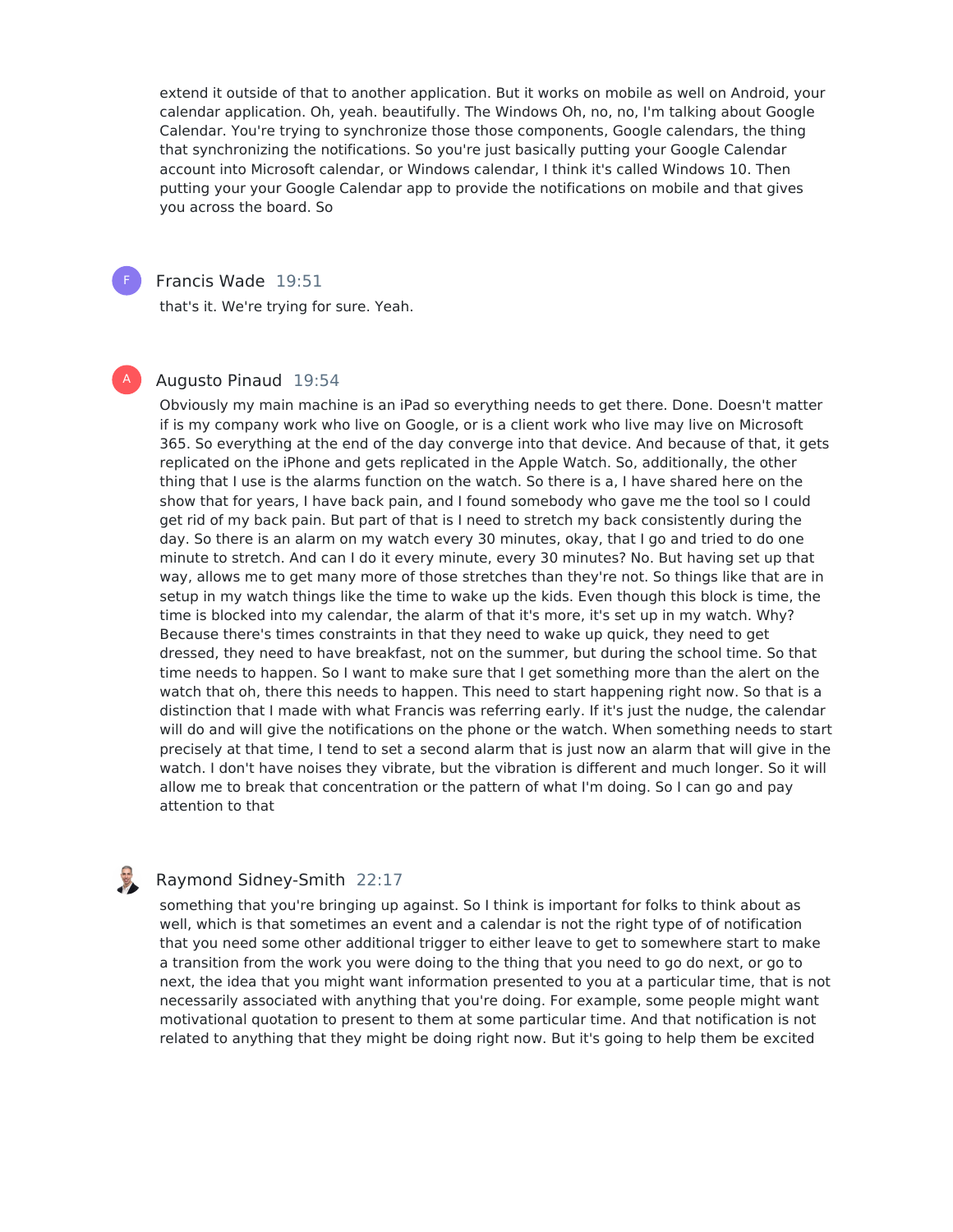about the next thing they need to do or remind them why they're doing the current thing that they're doing. So remember that notifications can be very flexible and adaptive to the environment you're in.

# Francis Wade 23:12

F

A

Yes. It goes to say I've noticed that when I have appointments on weekends, that I'm likely to forget them or not have the appropriate remainder in place. And the problem is that my remainders are mostly situated on my desktop on my phone. And on a weekend, it's possible for me to be as art has been seeing not close to either one. So if I'm in the garden, for example, doing something, I wouldn't necessarily have my phone with me, it's a Saturday, I haven't seen the desktop all day. So I'm not really I'm kind of just doing what I'm doing and enjoying it. And I may have a 10 o'clock call that I scheduled. So what I've done is done with the goods to set an asset, the hardest of alarms that I knew how to set, which is a wake up alarm, you know, like wake up in the morning, and it just keeps going and going and going and nothing stops it until you actually go and turn it off. It's not a 10 second reminder, it's a infinite reminder. So even if I don't hear it, the My wife will hear it. She'll say your phone is going off and I say, Oh yeah, let's jump on the call. Hi Ray. Because I need the extra law. The original alarm isn't strong enough. Nevada watch, like Augusto said, so I would I would use that functionality. If it were tied into my head into my kind of I definitely would. And if it had the different levels of alarms like he's using it, I would key key the alarms, the cycle we're seeing, they're soft alarms, they're strong alarms, and then there's your kind of do ignore us. The world is going to break alarms, different levels of alarms, I would definitely use them

#### Art Gelwicks 24:58

with just about every application Anything that's out there that deals with this kind of thing to do lists that sort of calendars, they've got some sort of embedded notification. Unfortunately, I've also found just that browser or internet based notifications are the most unreliable of notifications. And it's not a failing of the system, it's a failing of the fact that you have so many points of connection before the notification gets to you. So if it's an online calendar, and you're trusting the browser's going to send you a notification, well, that means that you have to trust your device to receive that notification and pass it through to you. There's a lot of steps that can fall fall by the wayside. That being said, I think it's really important that you choose tools that work with local copies of applications. So calendar, for example, Google calendars are great calendar solutions extremely popular, I use Outlook on my phone as my mail and calendar client. Why? Because the calendar is pulled into the application and replicated. And that way I know, even if I have no connectivity, there is all those notifications are available within that local lab. So I have the device handy. So using those types of things, using solutions that have local copies for your notifications, that don't require connectivity for it, are the ones that I found most useful. There's lots of them out there. And there's other ways you can construct these, if you're okay with the internet based solutions, looking at automation tools like IFTT T, or Zapier, or Microsoft Flow, or I'm sorry, power automate. Now, all of those give you that kind of notification capability. Notifications, though, also have a problem of inconsistency with creation. So we think about things like every morning, I need to be reminded to do the following, you know, 6:30am, get the kids up. Okay, that's a consistent one, that's something that calendars are really good at, it's when you start to look at notifications that have to happen like every other Tuesday, sometime between nine and 11am, I need to be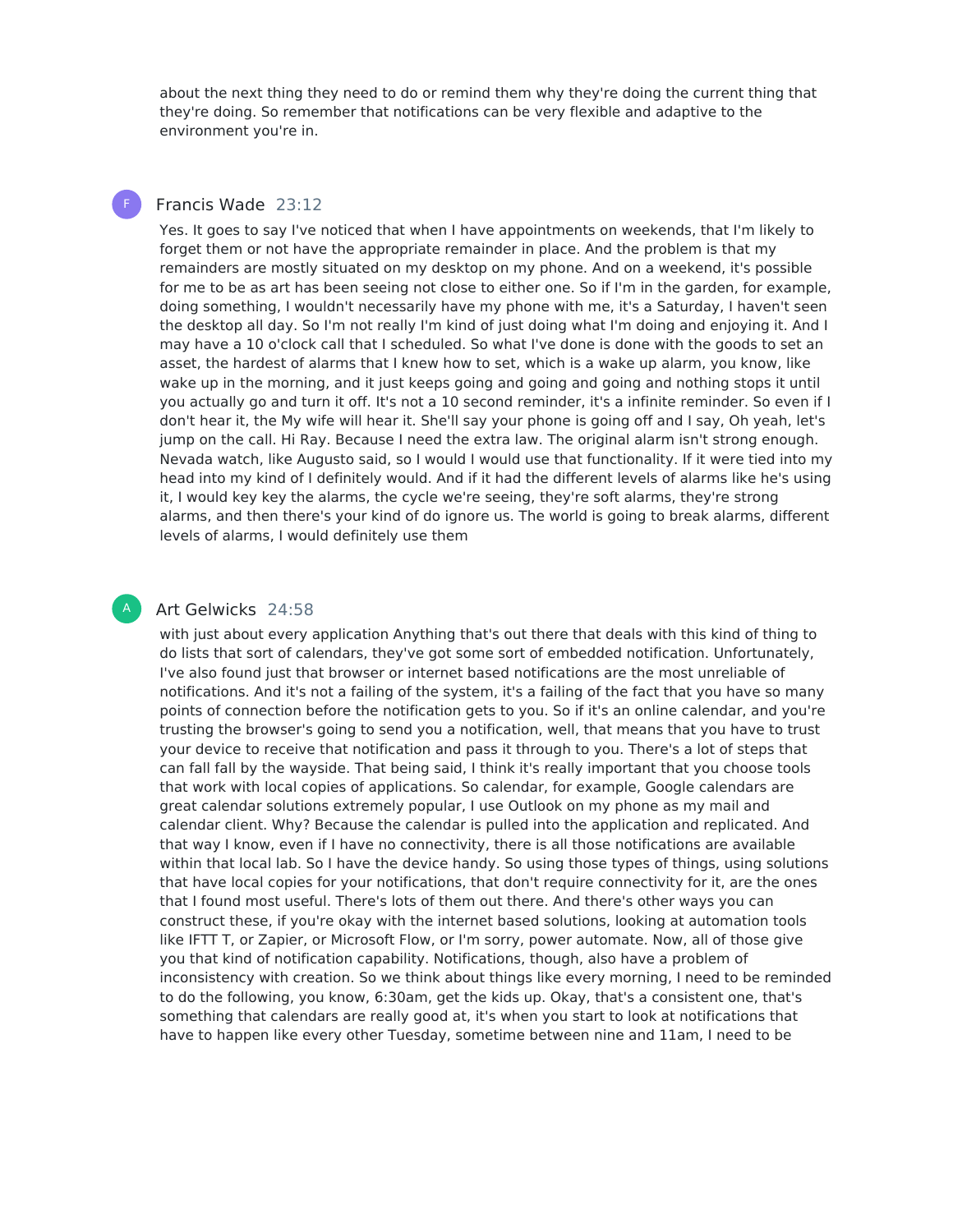notified that drive systems nuts because it's not a consistent range. So when you're looking at your tools, like I like to do is for my to do things, specifically because it accepts natural language as part of that request. So when I type in an item, I'll say next Tuesday at 9:30am, as part of the task name, and I know it's going to generate a notification in the system, whether I received that notification, that's a whole different conversation. But at least I know the notifications being generated in the system, and I can leverage it. So there aren't really any specific ones that I would call out as being better than others. But it's usually it's not the fault of the application, it's the fault of the multiple steps that it takes to get to wherever I am at any given time.

# Raymond Sidney-Smith 28:04

I think we've all mentioned many of the different applications that are out there. But I'll just reiterate these for folks so that you have them in concentrated space. One is of course, all of the major platforms Microsoft, Apple, Android or Google. They've all given you some form of calendaring tool. And those calendaring tools as well as task management tools. All of them now have a task manager of some kind. Apple has reminders Microsoft has to do. And the Google platform has Google Tasks. And there's actually a reminders feature built into Google Calendar, which is akin to tasks and kind of blends in with it. I would also note that Google Keep is, is frequently forgotten here, Google Keep provides not only time based reminders, but also location based reminders. So that if you do have a thing happening in a particular place, it will trigger you based on proximity to that location. And, and that's really helpful. So you can say, when I show up at this particular location, or near this particular location, present this information to me. Now that can be tricky, because obviously, you know, your location services need to be turned on and as accessible by Google Keep at that moment, and all of those kinds of things. But who will keep has been incredibly useful to me because it will remind me when I go to perhaps client locations where I just need to know a checklist of things to remember, like how to get into the building, because I haven't been there in a while, or things of that nature. When I use Google Keep it will say, you know, when I go to this address, present me with this information. And that's incredibly useful so that I'm prepared for whatever it is that I might be facing when I know what I'm going to be facing, right. Obviously, if I didn't know I wouldn't be able to help myself, know how to deal with it. But many times I am going to client locations or client sites where the searching circumstances just very different than other places. As are I might need to know the door code in order to get in. And this is silly things like that. And it's incredibly helpful to have Google Keep remind me of those things, many other task management apps, I believe OmniFocus has that on mobile, the ability to provide proximity based reminders, and that kind of thing. So other applications do have those features built into them. But noting that, you know, outside of time and location, we have other ways of being reminded as well. There are vibration based reminders, there are visual reminders that are audio reminders. And so those are the primary vehicles for being able to be reminded of things. So don't think of things as just as audio. As Augusto noted, he uses primarily vibration, some of us might use visual reminders that are prompts on the screen, or otherwise to be able to be reminded of these things. So lots of tools on the market that I am aware of, including baked into your operating systems, all of them have some kind of assistant based services that will also provide some level of reminders to Francis's point about Google Calendar, you know, in the browser closing, and it no longer providing you with a reminder system. Microsoft has a complete service system built into the operating system for notifications. So you can actually go in and schedule what are called scheduled tasks, you can actually provide the operating system with instructions to say, you know it on Tuesday morning at 8am, prompt me with a reminder, and you can actually schedule those things, it's very easy to do on Apple, you can do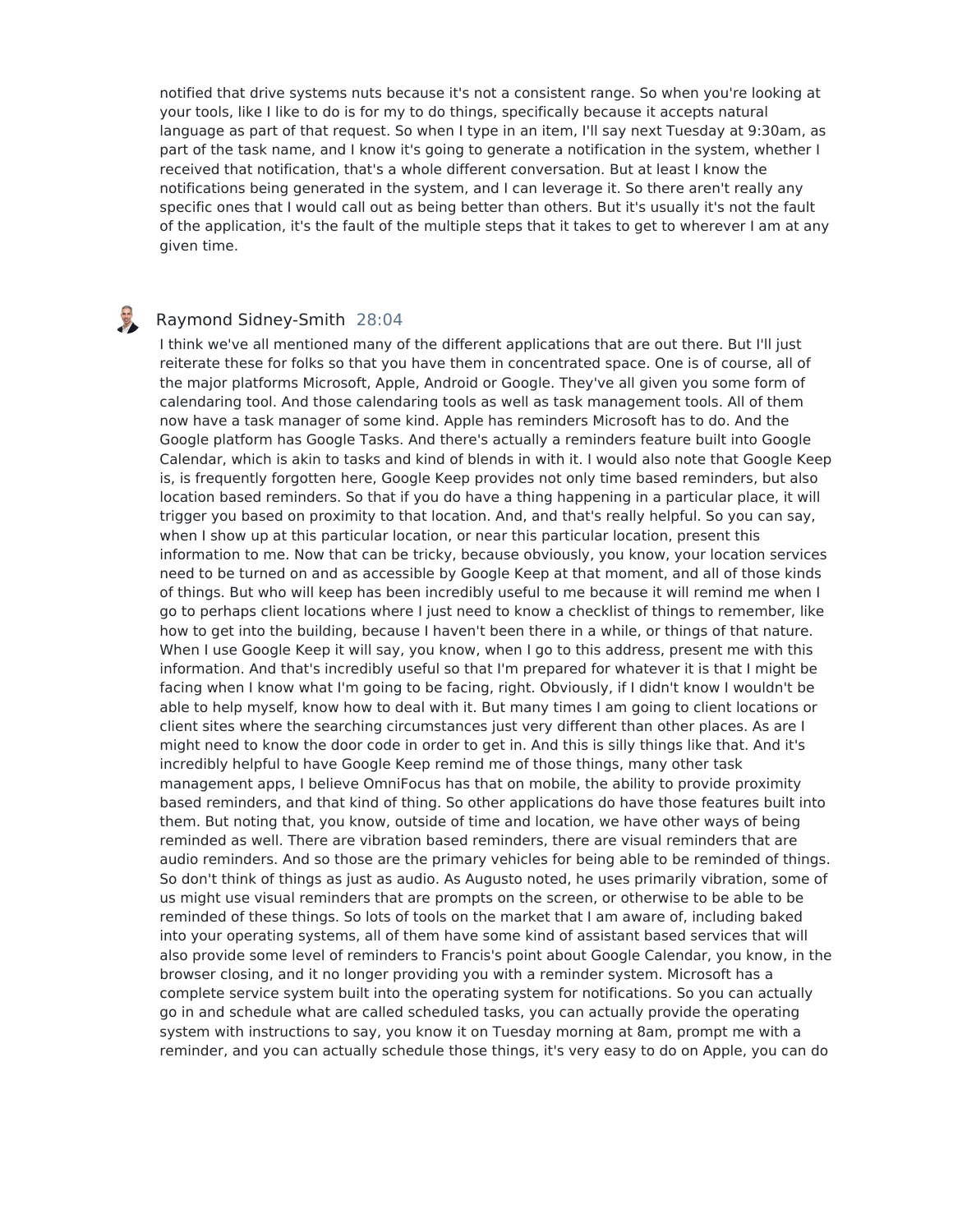the same thing. You know, you can do other kinds of reminders, utilizing the operating system itself in the assistance as well. So we talked about this Apple Siri, the Google Assistant, you know, those are now kind of the primary providers of assistance on phones. But we also do have Amazon's Matt Ma, and those all actually have their own their own abilities for you to be able to buy voice trigger a reminder of any kind. And that can also be included in text for some assistance, like you can go into the app and type a reminder into Amazon's tool into Google's tool. So just know you have those as well. Where do

#### Augusto Pinaud 32:16

A

you make a good point with the geolocation in the case of, as you said, OmniFocus gave it to you, apple out of the box in reminders gives you the geolocation to do is give you geo locations to at least on the iPhone, I'm assuming also in the Android, but I don't have an Android phone to to go say one way or the other. But But you made a great point that we tend to focus into the device on hand when we have all these things around. It is really easy to say, Hey, mom s remind me of this in 20 minutes, or remind me that I need to leave at 130 or that I need to start transitioning, I want 30. And they will do it. And I again, I like to do it in my in the watch because the watch is in my wrist. Can I do it with mme a here in my office? Yes. And that will ring all over my house as far as I'm in the house. But you need to also understand what is the device that is going to be convenient, you know, I can do geolocation on the iPad. But if that iPad is not with me, it's going to be completely useless. So that's where having the component of the phone, it's really what made the geolocation a winning combination for years. I've been a proponent of geolocation. Why? Because not only will remember, it's I can put that even farther to the trying to remember things, okay, because I know that when I drive close to that place, everything is going to be reminded to me, so even if you asked me, Hey, give me a call tomorrow when you drop the kids to the school so many it's not summer, I will add that reminder to live in the school. So I don't even need to remember the time or anything. As soon as I drove out of the school, the phone will tell me hey, you told you we're going to call Francis. So it's a matter of really not a lack of ways to get reminded. What is important is to spend in my opinion, is to spend time understanding what are the reminders that you have available to you currently? And then what are you really using out of those reminders, because even if you look calendar calendar can give you an alert at the time and alert sooner than the time even two days before the event. So you can program all that. What I found the most common problem is not the lack of ways to be reminded is that people have not stopped for a moment and think, what are the ways that the reminders work best for me and then establish you don't need to invent the reminders every time. Figure it out. Add what are the three to five ways that you need those reminder and then be consistent. That, for me is what makes this really, really powerful.

#### Art Gelwicks 35:08

A

I want to raise an issue that's starting to concerning me concern a little bit here. And that's too many notifications. We talked about setting up all of these different things. And having my Microsoft calendar on my desktop connects it to my Google Calendar, and my Samsung calendar on my phone connects, there's my Google Calendar in my watches, now Iget a notification, well, I don't get a notification, I get four notifications, every place. They're pinging me, like, it's, it's a fire alarm, this starts to become a problem very quickly. And now Istart to go, Okay, which one do I need to react to? Now Igotta go through and cancel out five different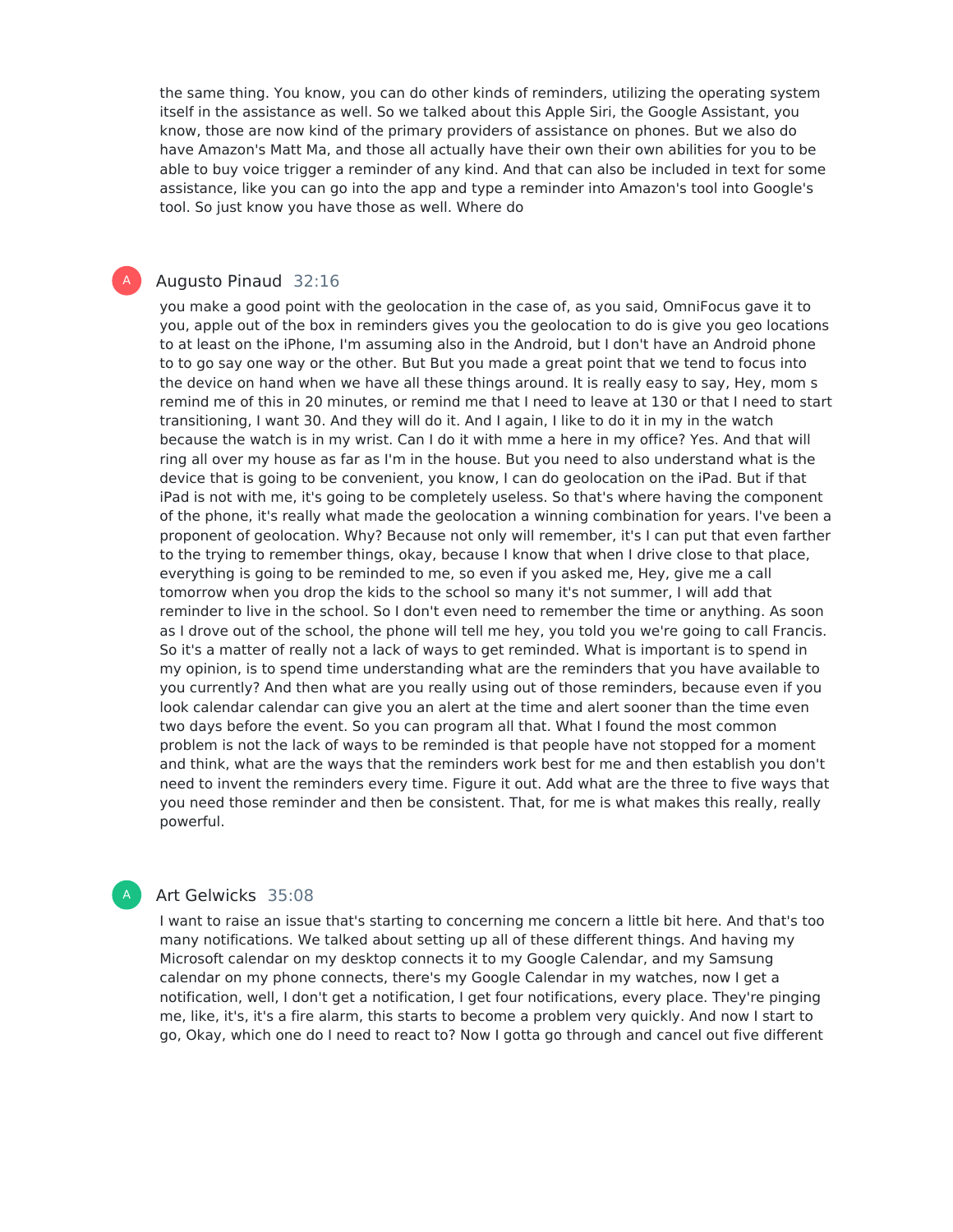notifications. It's feast or famine with this kind of thing. And this is where I think a lot of people really get frustrated with it, Android has tried to manage it a couple of different ways on their platform itself. Microsoft's never really bothered to try and tackle it. It's one of those challenges that I think makes automatic notifications are just, it almost becomes like spam after a while.

#### U Raymond Sidney-Smith 36:13

Yeah, so notification fatigue is certainly an issue that comes into play when we get overload, overloaded, or over notified by things. And I think that's something that we all have to be conscientious about. The good part is that many systems are getting smarter about presenting reminders where they need to be so for example, you know, it will, sometimes the setting will say something like, you know, notify, notify me only on this device when these two devices are paired. So at least in the Google space, we have device pairing, and so when devices are paired, then knows that it is together, and therefore will not do those things. So for example, I don't have my watch, ever show me any audible or, or vibration reminder, if my phone is present, because I don't need it to, if I am away from my my watch and in an untethered, then that's the thing I have on me, it's attached to me. So that is the thing that will then start to provide those reminders. So there are some ways in which we can kind of get around that. But I think the but arts point is very well taken in the sense that we have to be very mindful that we all of a sudden, don't get everything beeping and buzzing and buzzing, you know, and vibrating around us, because that will ultimately create adaptation. And we will just basically start to tolerate the notifications and be less motivated to do what the notifications are telling us to do. I know that I provide myself with a quite a number of, of notifications throughout the day. And most of them go away over time, because of automaticity. Right, I they become just a part of my world that I no longer need the notification to know that it's time for me to go do whatever I need to do. So remember that also that notifications can be helpful for basically helping you with a routine. Once the routine is in place, then that trigger is no longer necessary, because you know, the natural point in which you need to go do those things. So as much as you can get rid of the superfluous notifications, use notifications for the essential triggers, you need to be able to do those things you need to do. And then over time, build a lot of those things into routine. So the notifications or reminders that are left are the ones that are really going to be most effective for you, the ones that are going to tell you know, if you don't do this, something bad is going to happen. And or if you if you do this, something really good is going to happen kind of a joy based perspective there. So making sure that whatever you're doing, you're you're highly motivated to respond to that notification. And it's not just for nothing. And if you're not in a need to be in a highly responsive state, I suggest turning off your email notifications, just like that's the first thing you should do is turn off those email notifications on your desktop and in your systems. Because the constant binging and dinging of email, I think creates a lot of that notification overload. And ultimately, it's decision fatigue, right? Should I should I respond to this? Or should I not, and it just depletes your glucose levels. And ultimately, you start to have decision fatigue more and more often throughout the day. And that's just not good for for you overall,

#### A

## Art Gelwicks 39:23

I'll admit a couple of things. I have no email notifications turned on on any of my devices. Not there's no reason if it's an email, there is no urgency attached to it. And that's my rule, and I don't send urgent emails. I don't accept urgent emails, because it's a frequent email, who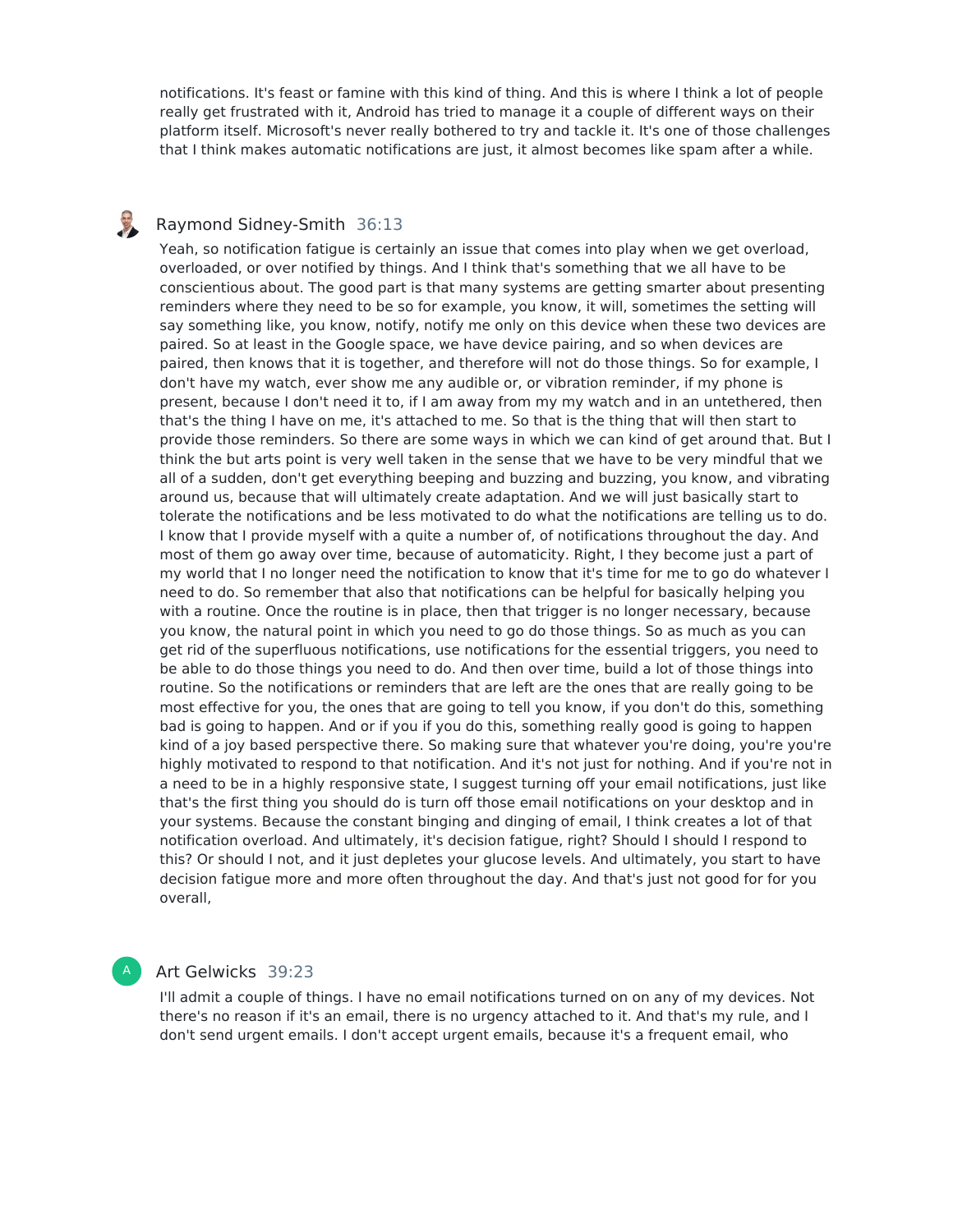knows when it's going to get there. But the second thing that I've gotten into we were talking earlier about the applications and the tools to look at, this may be an excellent way for you to kind of filter out the solutions. The solutions that give you granular control over your notifications are ones to seriously consider ones that have this blanket, okay, I'm going to notify you when something happens in this app. That's not helpful. But when you're able to go in and say, in this instance, I get this notification in this instance, I get this notification. And I'll use an example Google messages which I use on my phone for incoming text messages. I have the ability in there to change the notifications based on the conversation. So I have some standing group conversations that have one notification, I have family members who have a different tone, that's tied to their notifications. Because when when my little pocket Mrs. Landingham, comes up and either waves at me, or knocks on the door or throw something at me, I need that contextual relevance around that trigger, not me going into dig into it every time that trigger actually provides me information. And I think we have the same thing. When we look at various other solutions. If it's the same tone all the time, you get a ping that you've got a notification, well, if it's Facebook, in your calendar that have that same trigger reaction, your brain doesn't know what to do with it, it might be something important. So I'm gonna go look and what is it, it's flotsam. I mean, it's, it's not worth looking at. So we have to be able to control that within the solutions that we pick out. Which means that we should pick out solutions that give us the option to control that. And if I was a developer, putting in notification systems, that would be a high priority piece, in my mind, to be able to say, okay, depending on what's coming through, we need to have notifications go through different ways or give the user the option to define that.

### Augusto Pinaud 41:42

A

F

Yeah, in the case of many notifications, that will be awesome. I agree. Like you, I don't have any email notification on having that definition of what the serve I notification? And where are the six place on a checklist that the six kinds of notifications that I do on what are the criterias to get there, has really make a difference in the amount of notifications that I have. So by default notifications for me go off. And I just want to have it's like, it's like the ringtone on my phone, my phone, the default ringtone is no noise. Okay, it's just certain people who have earned that right to make noise on my phone. And other than that, the default is no noise. Because if I am in a meeting, because if I am working, I don't want that to distract me. Sorry, it's you can go to voicemail. And I will get to that and get back to you pretty quick. But I don't want you to be another notification or another distraction.

#### Francis Wade 42:50

So I mentioned before using calendar alarm on my phone, I use something called just forgot the name of it. It's a calendar program on Firefox and Chrome. It's better than Google Calendar. I can't remember why. But I replaced Google Calendar notifications with that program. Because it gave me as I said, more fine control. Is this checker plus? checker plus? Yes. So I'm going to try I'm gonna try the the suggestion that you mean for the desktop. But again, you know, what I really wished for is one, one interface that would allow me to set my notifications across all devices, all OSS, all apps, if I could find one place to sort of craft, it will be a real, it'd be a real attention manager. For me, I think most people would benefit from having one place because you're beyond the apps, the apps all come with their assumptions about what you really want and need. But it's like a calf, a cacophony of as Art said, have different kinds of hodgepodge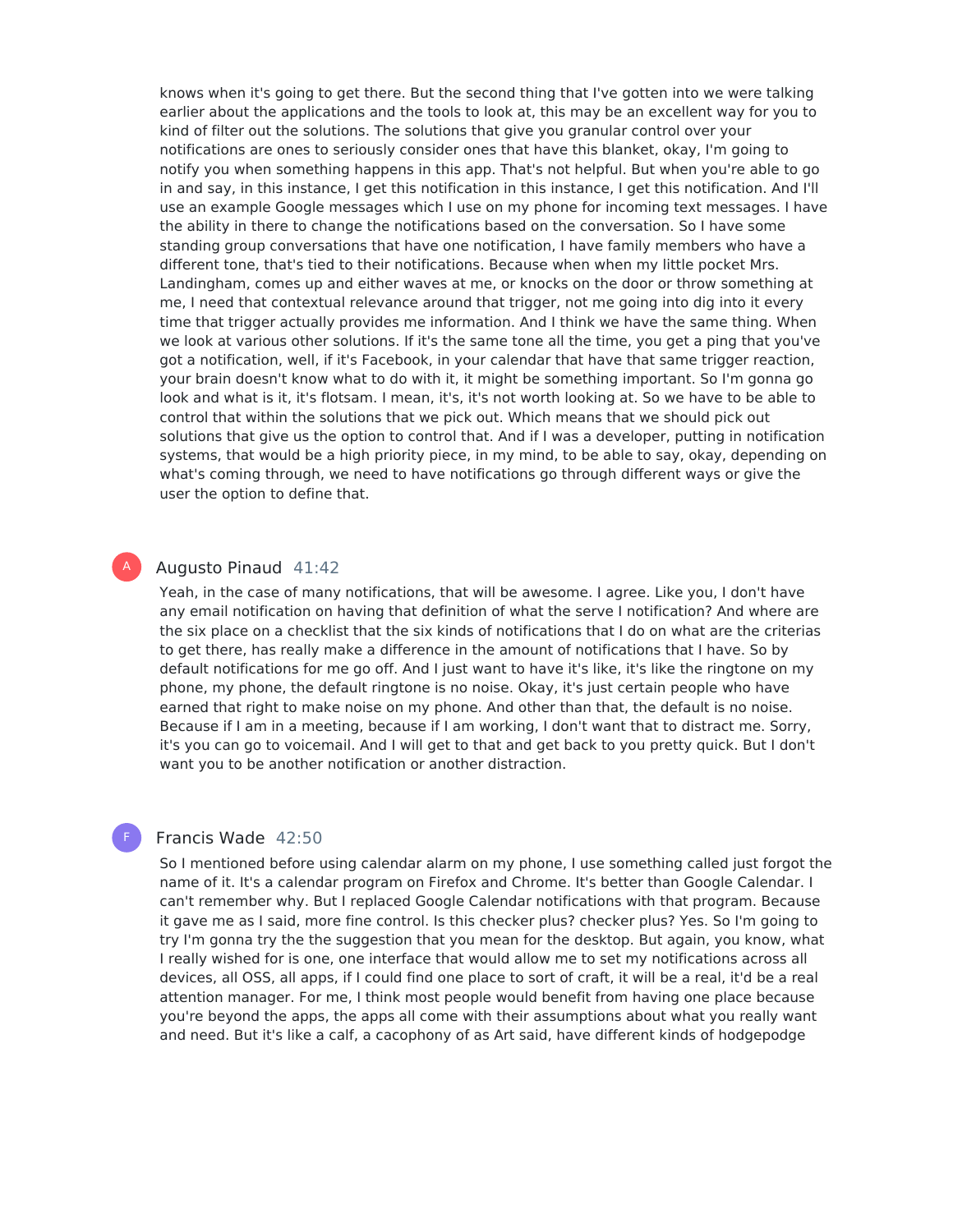decisions that developers have made. What I want to come into my attention is something that I would like to manage through one, one app not not have to go through each one and then decide which one is doing what job at what time and where, and then have to decide between them. It's just right now it's a lot of work to craft. The attention grabbing notifications that the system that you need, personally, it's too much work.

### Art Gelwicks 44:29

A

A

It's work, but it's probably the most work well spent. If you translate that in English, that's we don't spend enough time tuning our systems. We'd spend a lot of time poking around and other tools looking for the one that will do it for us that we can flip a switch and everything's all of a sudden taken care of and this was the reason why, you know, our voice assistants we said, oh, okay, it'll take care of all No, everybody has different structures. And we have to spend our time refining these. And I'll use a really bizarre analogy that people have listened to this before. No, I do a lot of woodworking. I've been actually learning and focusing on how to cut a piece of wood with a handsaw. Now you think this is probably the most basic thing on the planet. But refining that technique and tuning it to the point where I can actually cut a square piece has taken a huge amount of time. And that's time well spent. Because I know everything I do after that, I can trust that that part of the process is going to work well. And this is where when we look at these notifications, we look at our calendars we look at our task list, this time has to be well spent to trust our systems, rather than just having this false confidence of it promising it's going to work well.

# Augusto Pinaud 45:55

And I love that point that you just bring, how much time? Do we spend really learning the systems and really learning how to get the tools, you know, it doesn't matter which tools you pick, okay, and but the time, every hour that you spend really looking how Google calendar works, and how the notification works and the different kinds of notifications that you can get work. It's really an hour that you're investing into much more productivity in the future. And we tend to look at that as not as productive time as Oh, I don't have time for that. No, no, no, no, it's exactly the opposite. You cannot afford not to learn to use your tools really, really well, if you really care about being productive. And what I found many times is people don't invest that time into learning those tools to see people doesn't matter, their Windows machines, their iPads, their full mobile phones, and they know how to use two or three functions, but they have never spend the time trying to learn how to use the functions of the tools that you use every day. You know, when I tell people, yes, you can open notes on an iPhone, okay, unclick. And instead of trying to type hit the microphone button on the keyboard and dictate using Siri or you can install other keyboards like Google Voice and then use Google Voice for that process. Okay, most people look at me like, No, you can't, yes, you can. Okay, and they don't use their mobile phone as a capture tool. Because the the numbers maybe or their typing may not be something that they can do fast enough. But they could do the dictating perfectly fine. So why they don't do that, because they have never spent the time to research and to try to find those and to really make the tool but the people I have teach to use that. Now their capture has changed from day to night. And now they capture consistently. And now they know what to process. Even if the dictation is not always 100%, perfect. Hey, it's 90%, you will get the idea. And it's much better than trying to say, Oh, gee, I will write that down. When I get to my office.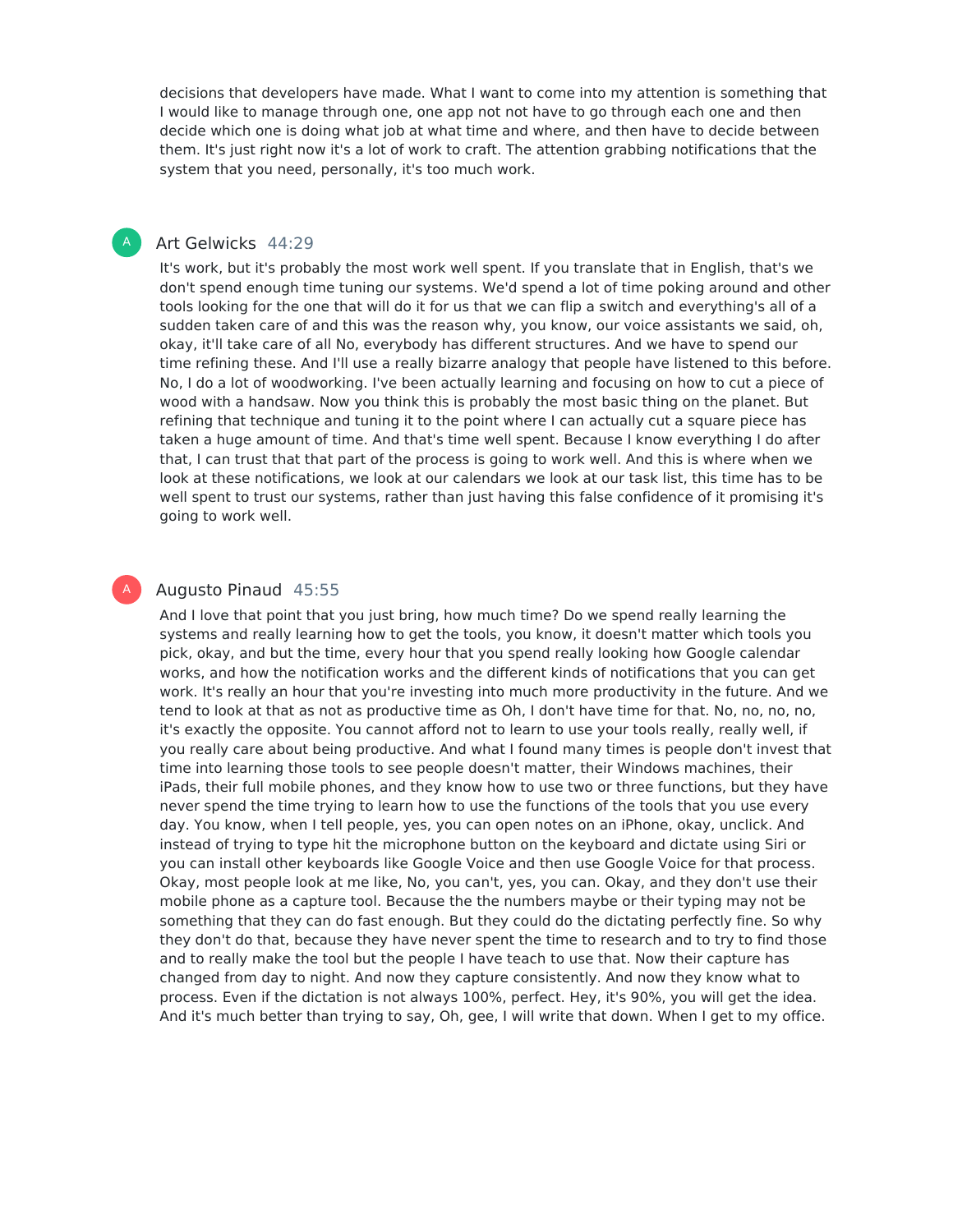

#### Raymond Sidney-Smith 48:35

I'll say that for me, as we close out the conversation that I really recommend to everyone that they look at all of the applications they have running on their either desktop, application desktop systems, or their mobile systems and identify the notifications that they're providing. Many times, they are providing you with all kinds of notifications, because applications have the intention of getting you to use them. So they want to push notifications to you on a regular basis to tell you to come and use their app and to become involved and they want to push sales pitches. And they want to be able to push other notifications to have you engage with them. The goal for you is to have as few notifications as possible, and have those notifications effectively trigger you to do the things you need to do. And so if you have any of this over notification problem, then that's the first step. And then go to the tools that you really do need to be reminding you about the things you need to get done or the places you need to be and look at how your notification system works. I know that at least on on Android and iOS, you have very granular notification controls. So you know not just the ability to control where they display, whether that be in the drop down menu, drop down bar, the notification bar, or prompting you we now have chat bubbles on iOS and Android so they can have these little chat bubbles that show up in show little notification icons. So you can have as discreet, or as overt application reminders and notifications present to you throughout your entire ecosystem. And so a little bit to what both art and producer were saying, you know, you really need to know your systems, you need to really get in there and dig in and see what they're capable of. And then taking just a little bit of time, it doesn't take a lot of time, you can do this actually, per application, whenever it next reminds, you just take that two or three minutes and say, Okay, how does this remind me? And is this reminding me the way I needed to, and if it's not, let's change it to the way in which it can remind me better and more effectively. And over time, you're gonna get better and more reminders that really help you be more productive. And so with that, I just want to thank you, gentlemen, for the conversation. This has been a lot of fun. And the conversation of course, for us in the recording is over, we're coming to the end of our conversation, but we don't have to end the discussion necessarily with you all. So if you have a question or a comment, feel free to head over to productivitycast.net. If you go there to the episode page, you will find a comment or comment field where you can go ahead and leave your thoughts and questions. And we are happy to answer those and engage with you. If you are also on that episode page, you will also find links to anything we discussed. If we missed something, let me know. But anything we've discussed should be linked there. So you can easily jump to it. There is also text transcript. So there's a text transcript that's both embedded in the page. If you click the Read More link, it'll expand and you can read along and listen, it's machine generated, but it should be good enough for you to be able to read along and understand what we're saying. And then we also have a download link below that. So you can click on it and it will download a PDF document so that you can take it offline and read that side by side. So you can do all those things if you need to subscribe if this is your first time you want to subscribe or follow the podcast feel free to follow the instructions by clicking on the follow or subscribe link there on ProductivityCast dotnet. You'll find instructions there for that. And thank you all for listening. If you have a topic you'd like to suggest to us feel free to head over to productivitycast.net forward slash contact, you can leave us a voice recorded message. But otherwise, I want to express my thanks to acoustic pinout Francis Wade and art Gelwicks for joining me here on ProductivityCast Each week, you can learn more about them and their work by visiting productivitycast.net and clicking on the about page. I'm Ray Sidney-Smith on behalf of all of us here at ProductivityCast Here's to your productive life.

 $\mathbf{v}$  voices  $\mathbf{v}$  are  $\mathbf{v}$   $\mathbf{v}$  and  $\mathbf{v}$